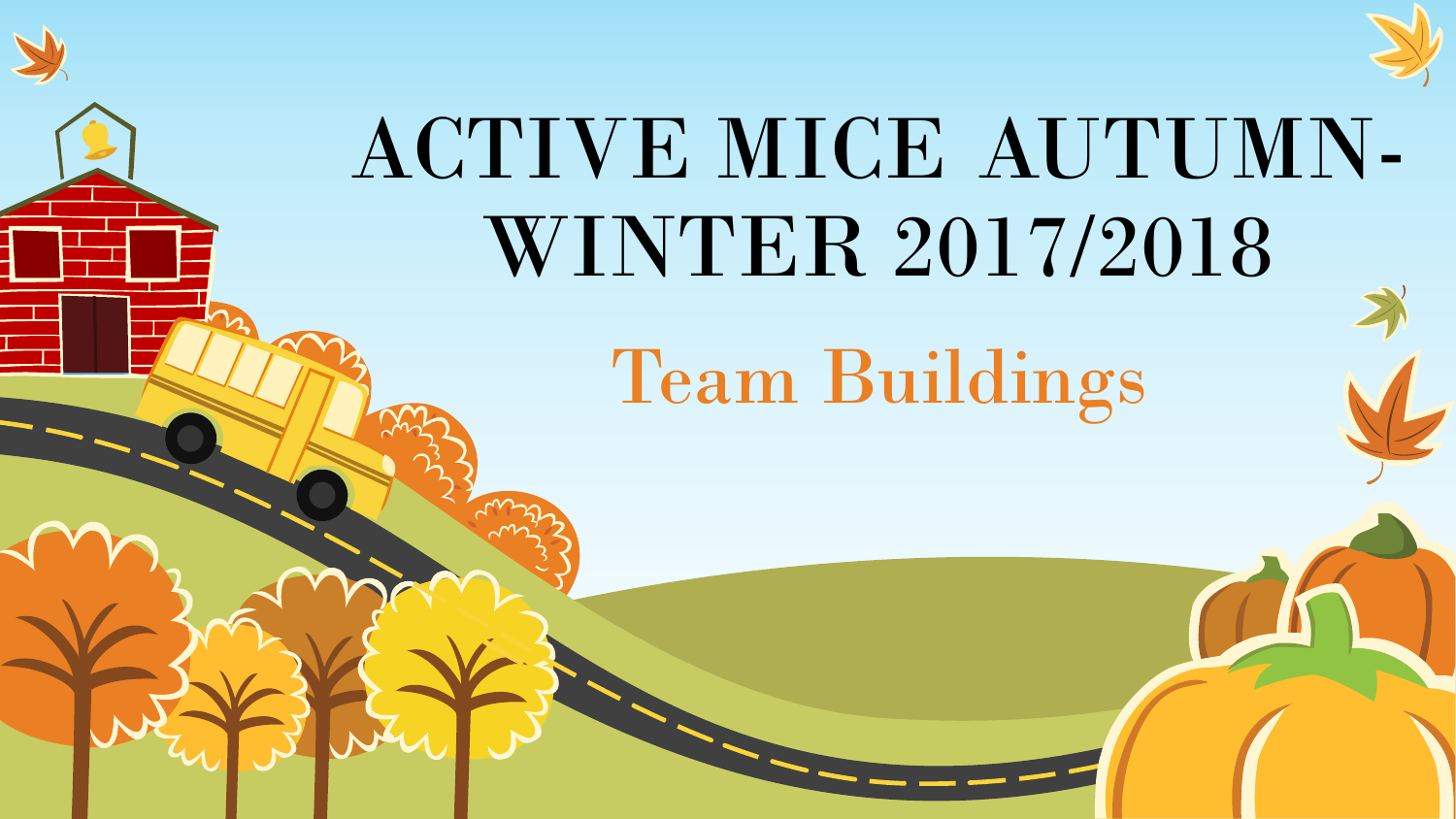

## ACTIVITIES SUGGESTIONS FROM ACTIVE MICE

## Meetings, Incentive, Congress & Events

- Team Buildings
- Game Shows
- Escape rooms
- Corporate Entertainment
- Indoor Programs
- Outdoor Programs
- Rafting lessons
- Byzantine Painting lessons
- Photography lessons
- How to Heal Yourself in the Wilderness
- City food tour
- Hiking
- Historic Travel
- Cultures & Festivals
- Yoga , Fitness & Spa
- Food & Wine
- Riding
- Women's Travel & Family Travel



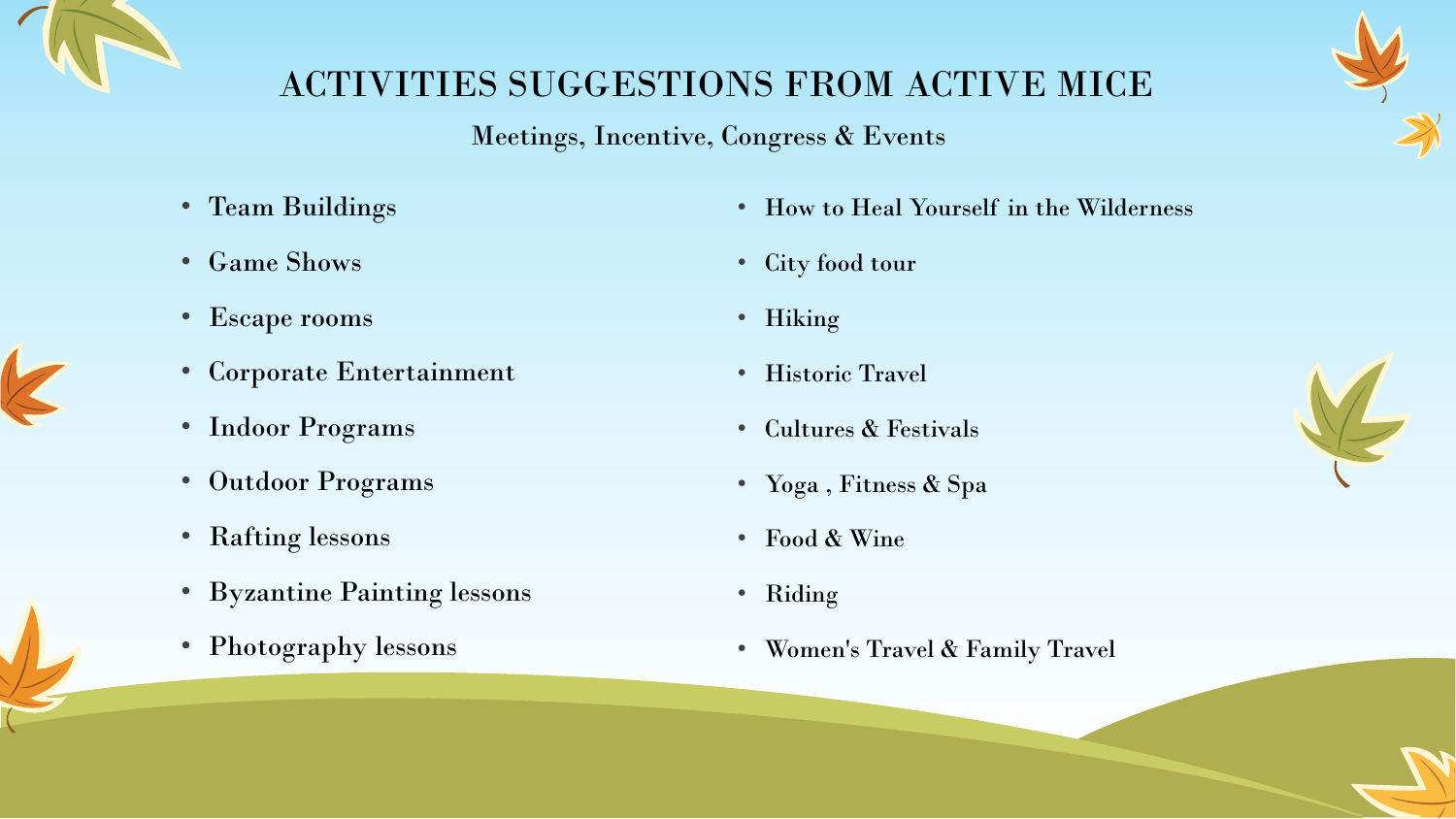Trust **Active MICE** Mouzenidis group to save your time and effectively organize your next corporate or business trip, meeting and event in *Greece, Cyprus or Georgia*

Our experience in the field of corporate needs and our highly-trained staff ensure you an impressive result!

Benefit from the **20 years**' **experience** of the largest tourist group in Greece, with services and infrastructure that no other company has!

It will be a pleasure for the Active MICE Mouzenidis Group to cooperate with your company.